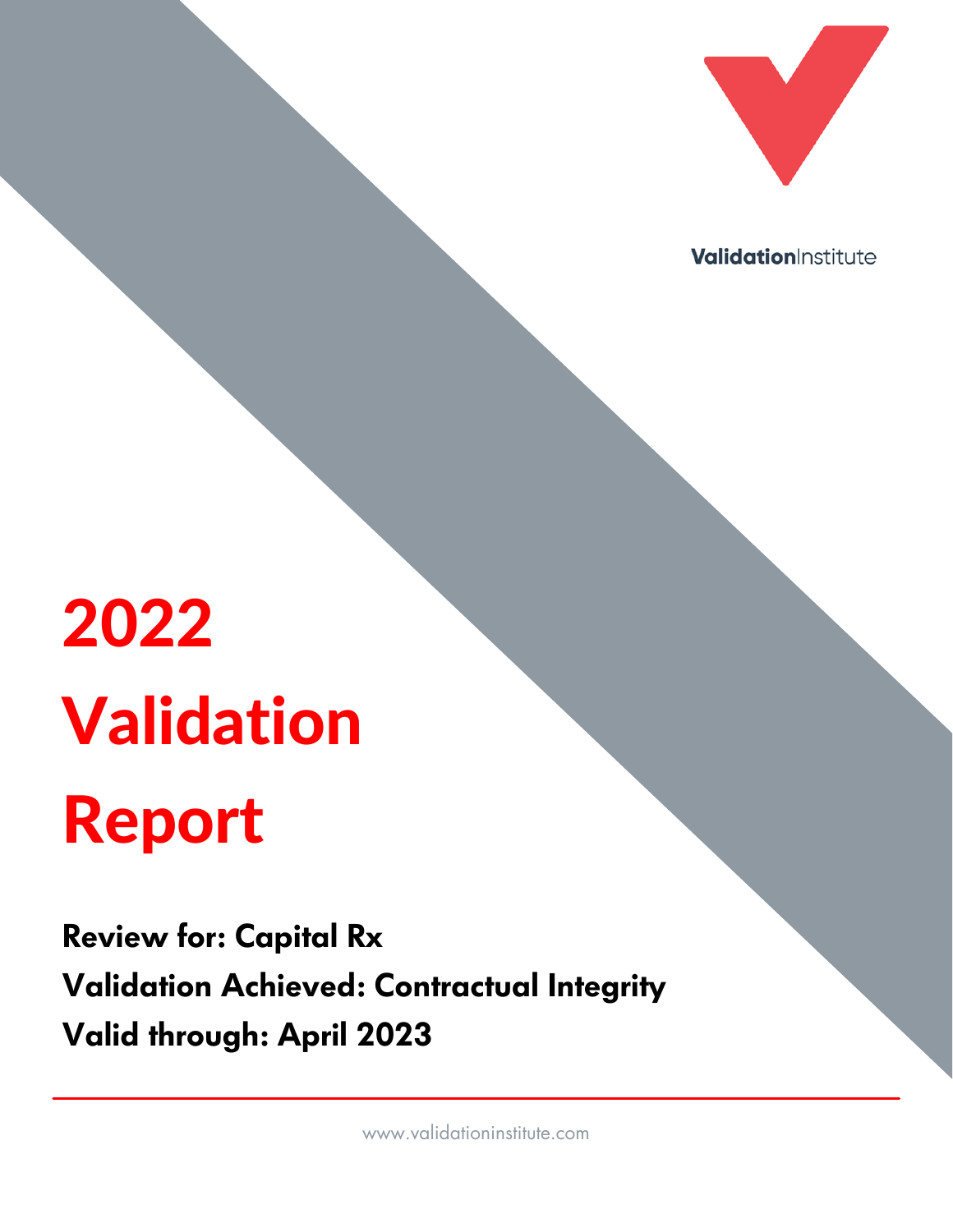#### **Company Profile**



| <b>Category:</b>          |
|---------------------------|
| <b>Website:</b>           |
| <b>Public or Private:</b> |
| <b>Year Established:</b>  |
| <b>CEO:</b>               |
| <b>Company contact:</b>   |

Transparent Marketplace <https://cap-rx.com/> Private 2017 Anthony Joesph Loiacono info@cap-rx.com

#### **Description:**

**Capital Rx** is built around the mission of changing the way prescription drugs are priced and patients are serviced. A health technology company daring to reimagine the pharmacy benefits industry, **Capital Rx** is executing on that mission through its Clearinghouse Model® – the first equitable framework for drug pricing. **Capital Rx's** enterprise pharmacy platform, JUDI™, connects every aspect of the pharmacy ecosystem in one platform, enabling patient engagement, and increasing efficiency to achieve the highest standards of clinical care. For more information, visit [www.cap-rx.com.](http://www.cap-rx.com/)

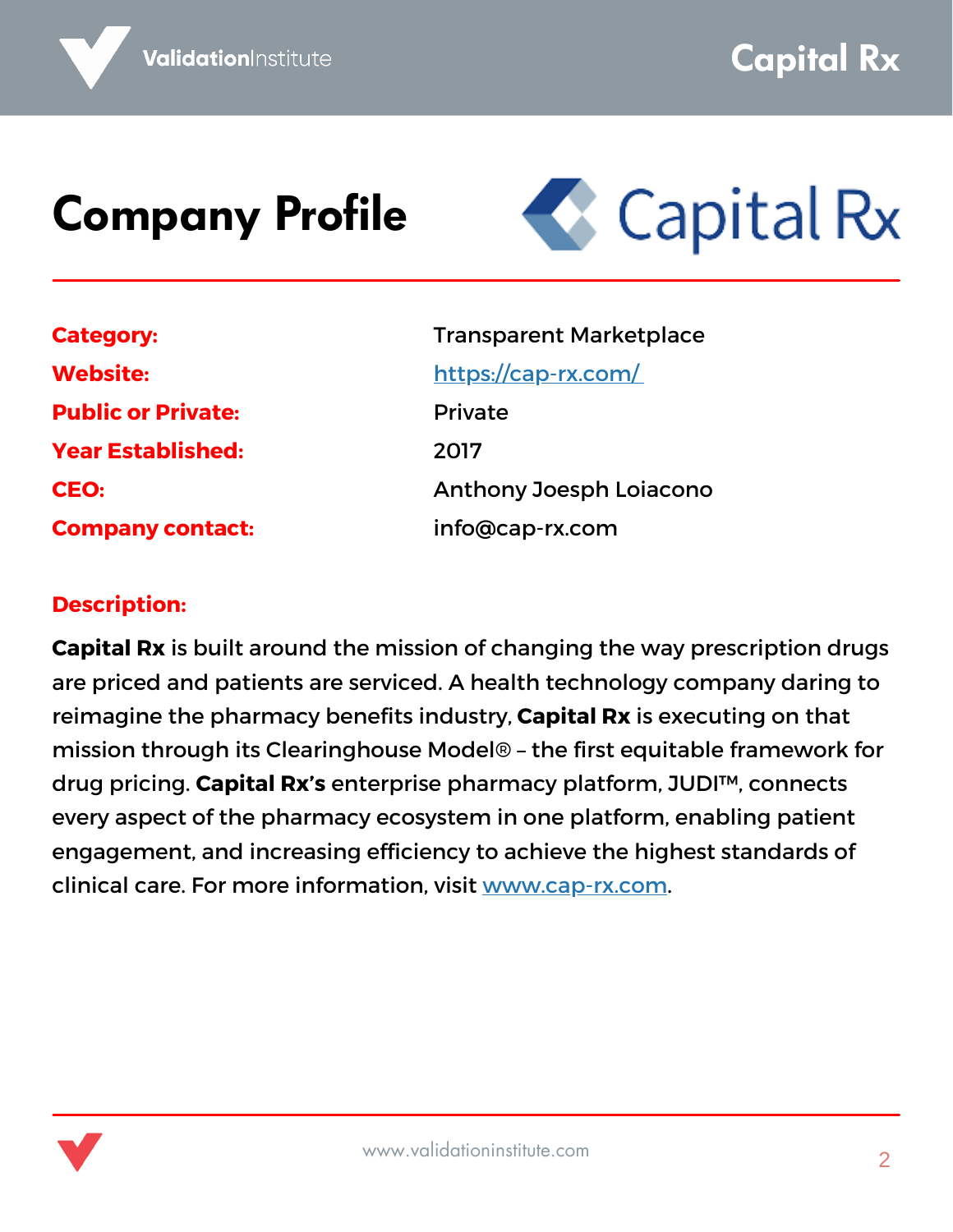## **Claim Assertion for Validation**

CapRx's model contract meets Validation Institute standards for transparency. These standards include definitions of terms, client access to data, and guarantees by CapRx.

The CapRx contract provides

- NADAC based pricing model, reflects actual National paid costs of prescriptions instead of AWP based model. Eliminates need for brand, generic, MAC or specialty lists.
- Offers claim-level price accountability with single price ledger that client can see "buy & sell side" (835s) with all drugs included in the financial true up and audit purposes.
- No spread taken on any drugs which ensures same ingredient cost across the country at all pharmacies.
- No dispensing assets owned leverage marketplace competition.
- 100% pass-through of pharma revenue, fully verified and auditable, druglevel rebate reporting to support better plan management decisions.
- Attestation by Capital Rx's Chief Financial Officer that the contract discloses all of the revenue received by Capital Rx.

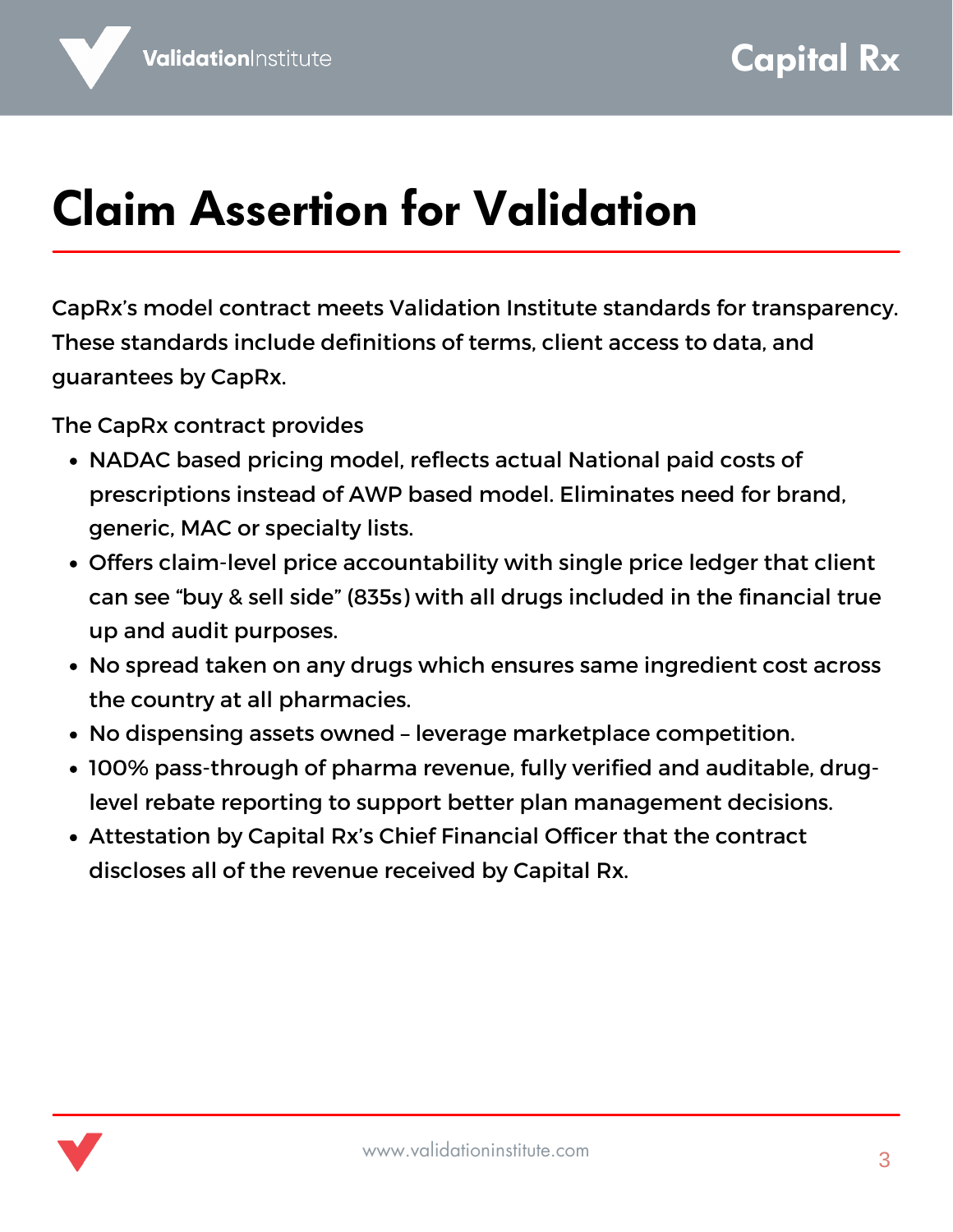## **Method / Calculation / Examples**

The Capital Rx contract was reviewed by a PhD with expertise in health care fraud detection and pharmacy benefit management contracts. The reviewer compared Capital Rx's model contract to the Validation Institute standards for transparency. Capital Rx responded to comments on each standard.

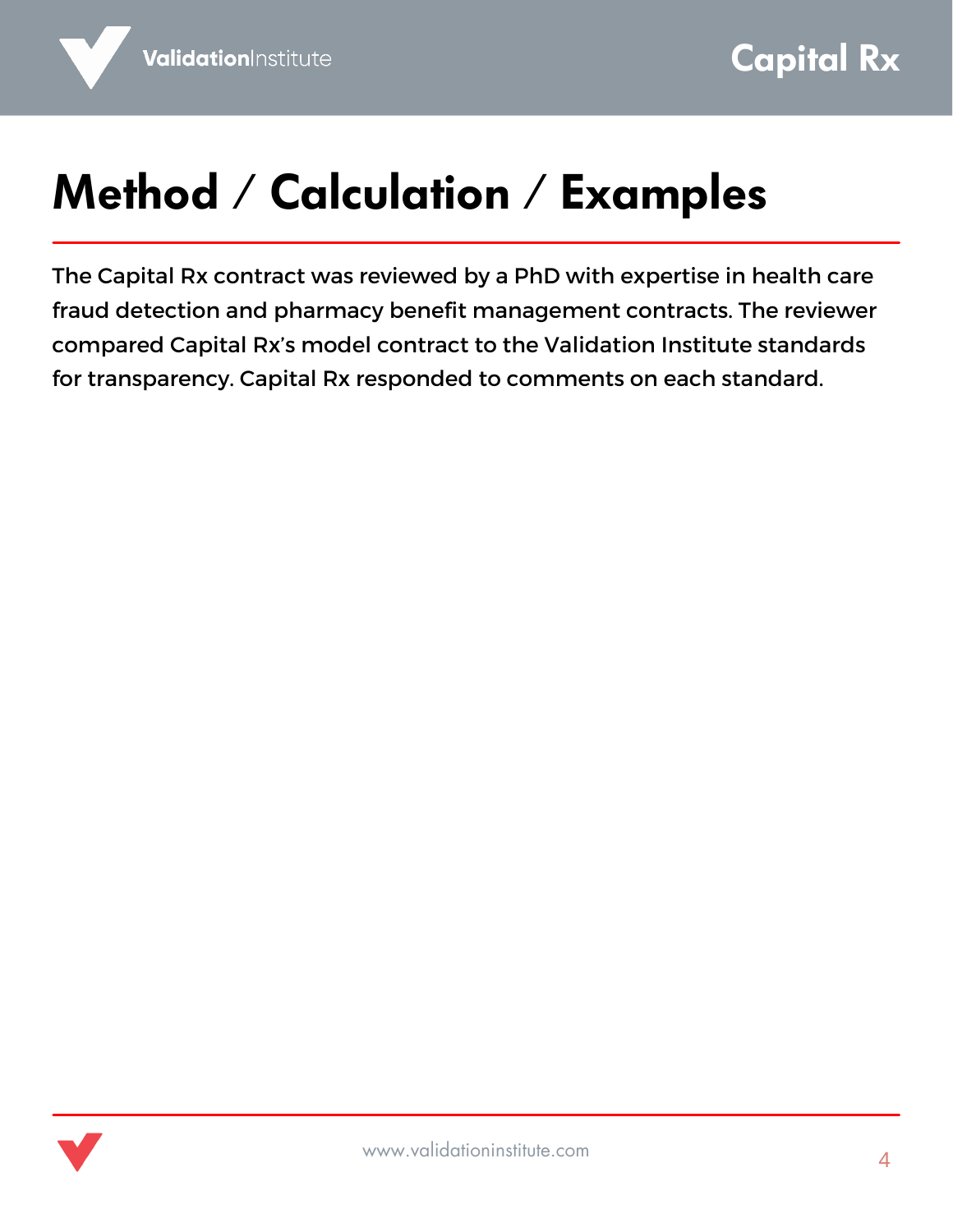# **Findings & Validation**

Capital Rx's model contract submitted to Validation Institute in May 2022 meets the standards for transparency.

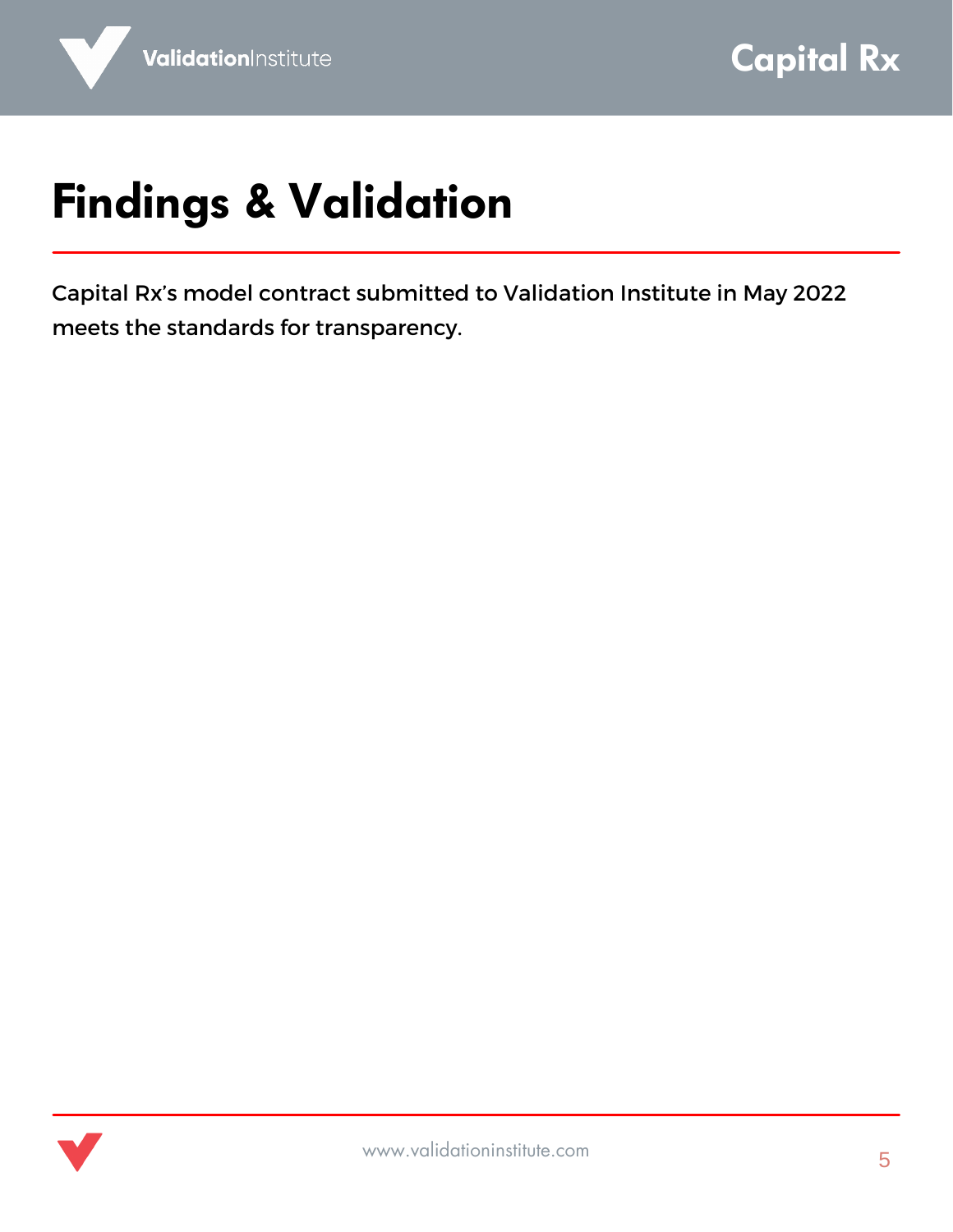### **Limitations**

Fully auditable 100% pass through of drug-level rebates received by Capital Rx however, Capital Rx's program includes services from an aggregator; these services are beyond the scope of the client contract.

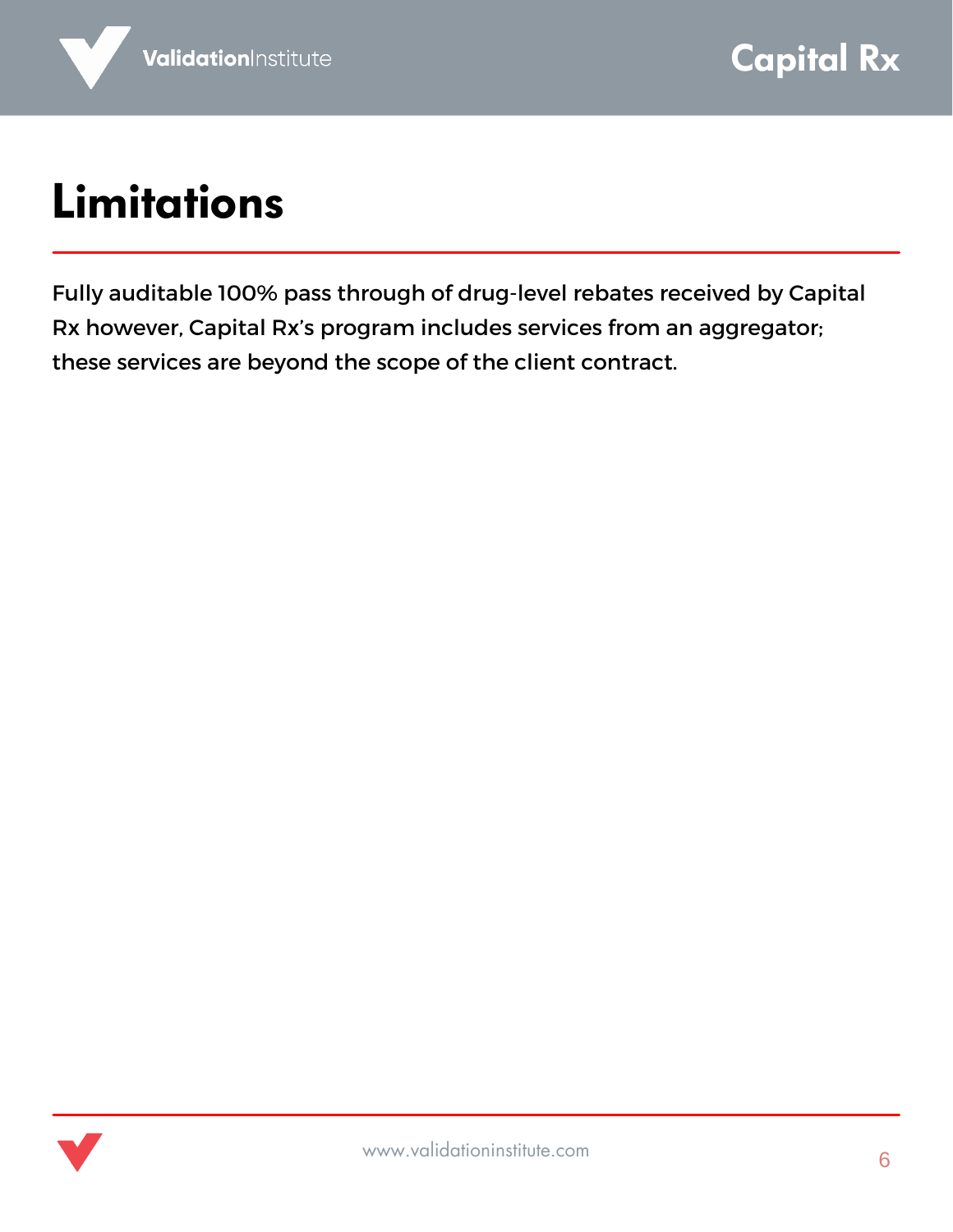## **Validation and Credibility Guarantee**

**Capital Rx Transparent PBM services** achieved Validation for Contractual Integrity. Validation Institute is willing to provide up to a \$10,000 guarantee as part of their Credibility Guarantee Program. To learn more, visit <https://validationinstitute.com/credibility-guarantee/>

**Savings** 

Can reduce health care spending per case/participant or for the plan/purchaser overall.

#### **Outcomes**

Product/solution has measurably moved the needle on an outcome (risk, hba1c, events, employee retention, etc.) of importance.

**Metrics** 

Credible sources and valid assumptions create a reasonable estimate of a program's impact.

**Contractual Integrity** 

Vendor is willing to put a part of their fees "at risk" as a guarantee.

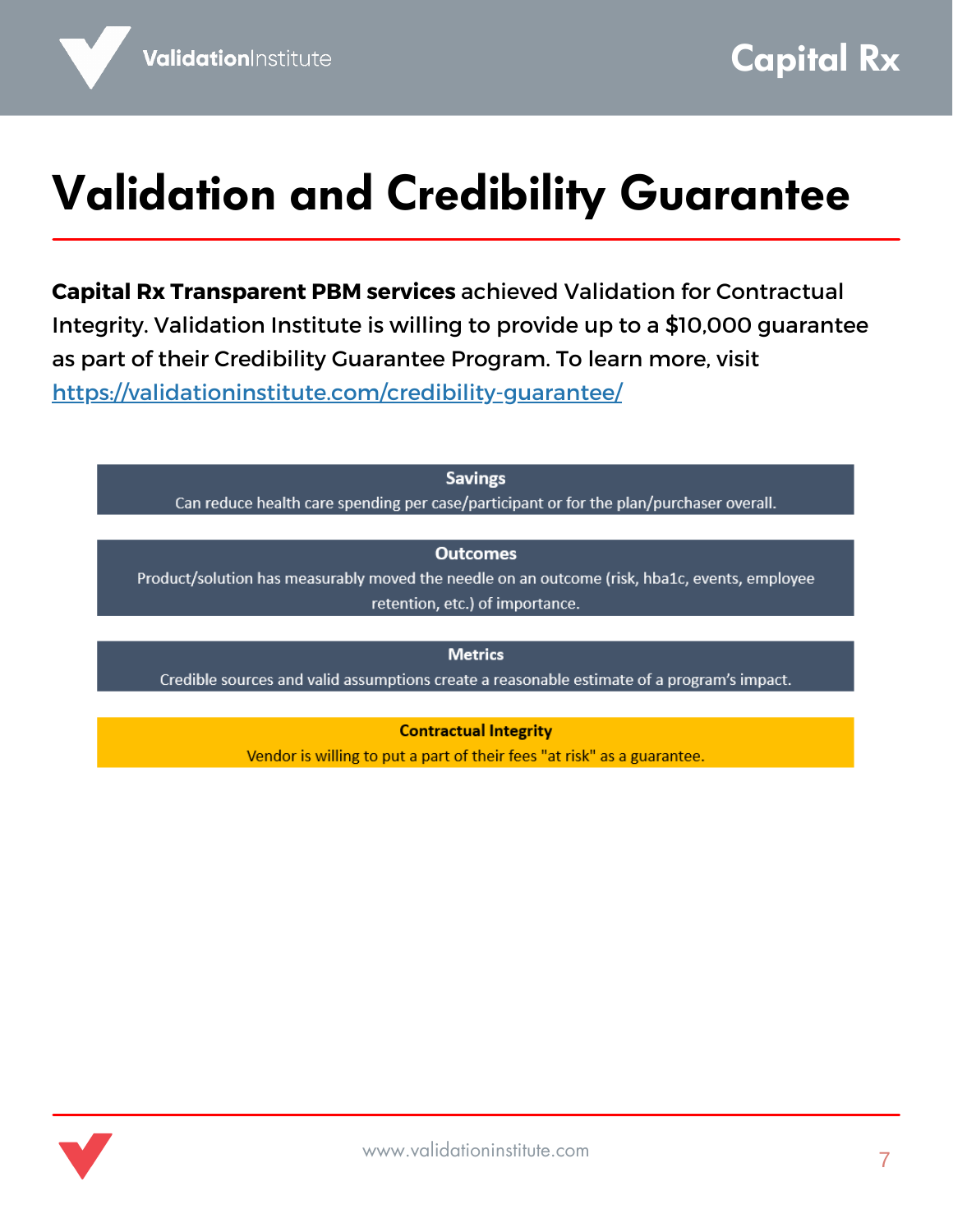VALIDATION INSTITUTE 500 West Cummings Park Woburn, MA 01801

**Validation Expiration: April 2023**



ValidationInstitute

#### **CERTIFICATE OF VALIDATION**

| <b>Applicant:</b>           | <b>Capital Rx</b>                            |
|-----------------------------|----------------------------------------------|
|                             | New York, New York 10003, US                 |
|                             |                                              |
| <b>Product:</b>             | <b>Capital Rx Transparent PBM services</b>   |
|                             |                                              |
| <b>Claim:</b>               | Capital Rx's model contract meets Validation |
|                             | Institute standards for transparency         |
| <b>Validation Achieved:</b> | Validated for Contractual Integrity          |
|                             |                                              |
| <b>Award Date:</b>          | May 2022                                     |
|                             |                                              |

Jinda Riddell

**Linda K. Riddell, MS VP, Population Health Scientist Validation Institute**

Benny DiCecca

**Benny DiCecca Chief Executive Officer Validation Institute**